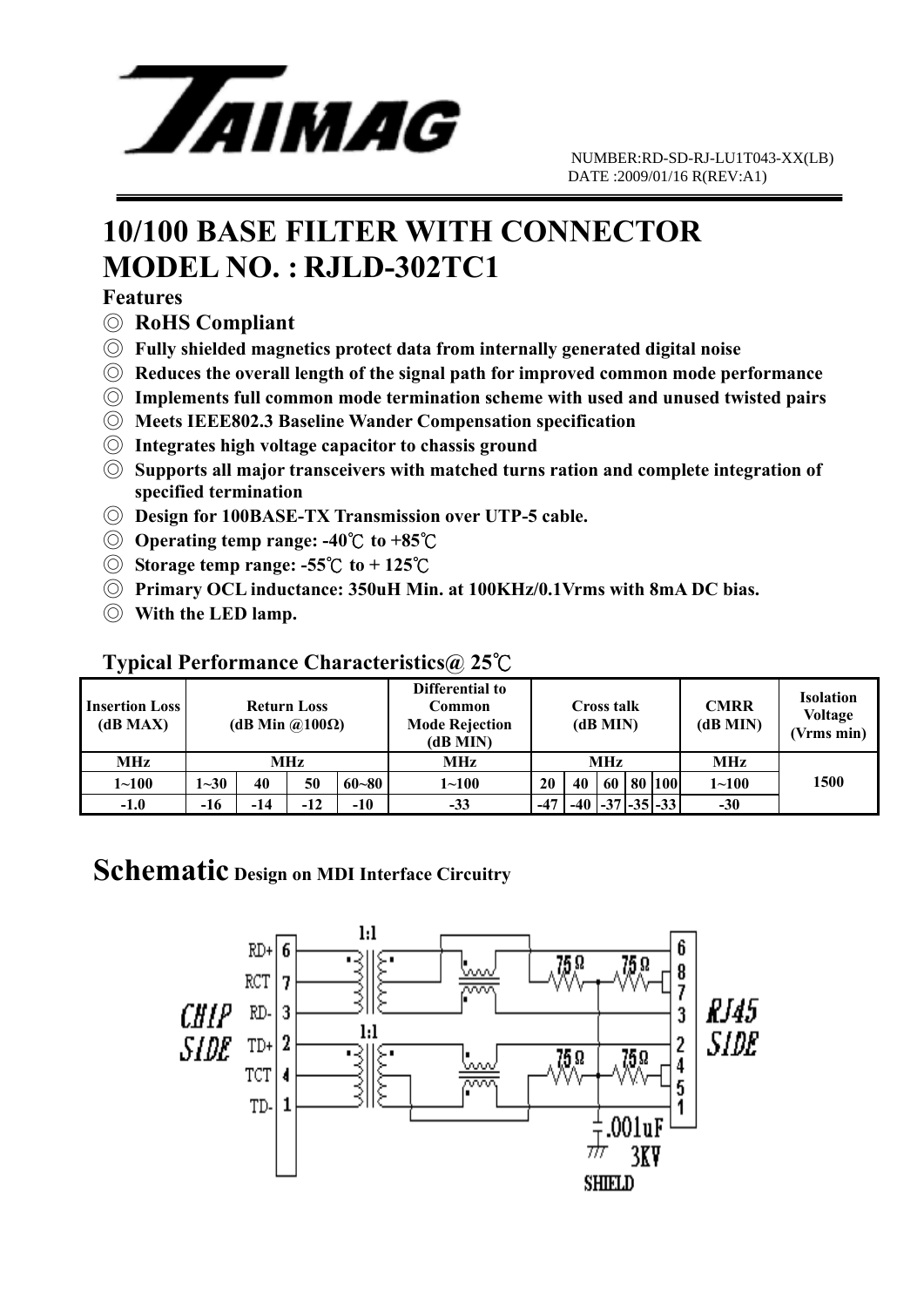

 NUMBER:RD-SD-RJ-LU1T043-XX(LB) DATE :2009/01/16 R(REV:A1)

# **MODEL NO. : RJLD-302TC1**<br>Dimension: mm<br>TOLERAN

**TOLERANCE:**  $\pm 0.15$  (unless otherwise specified)







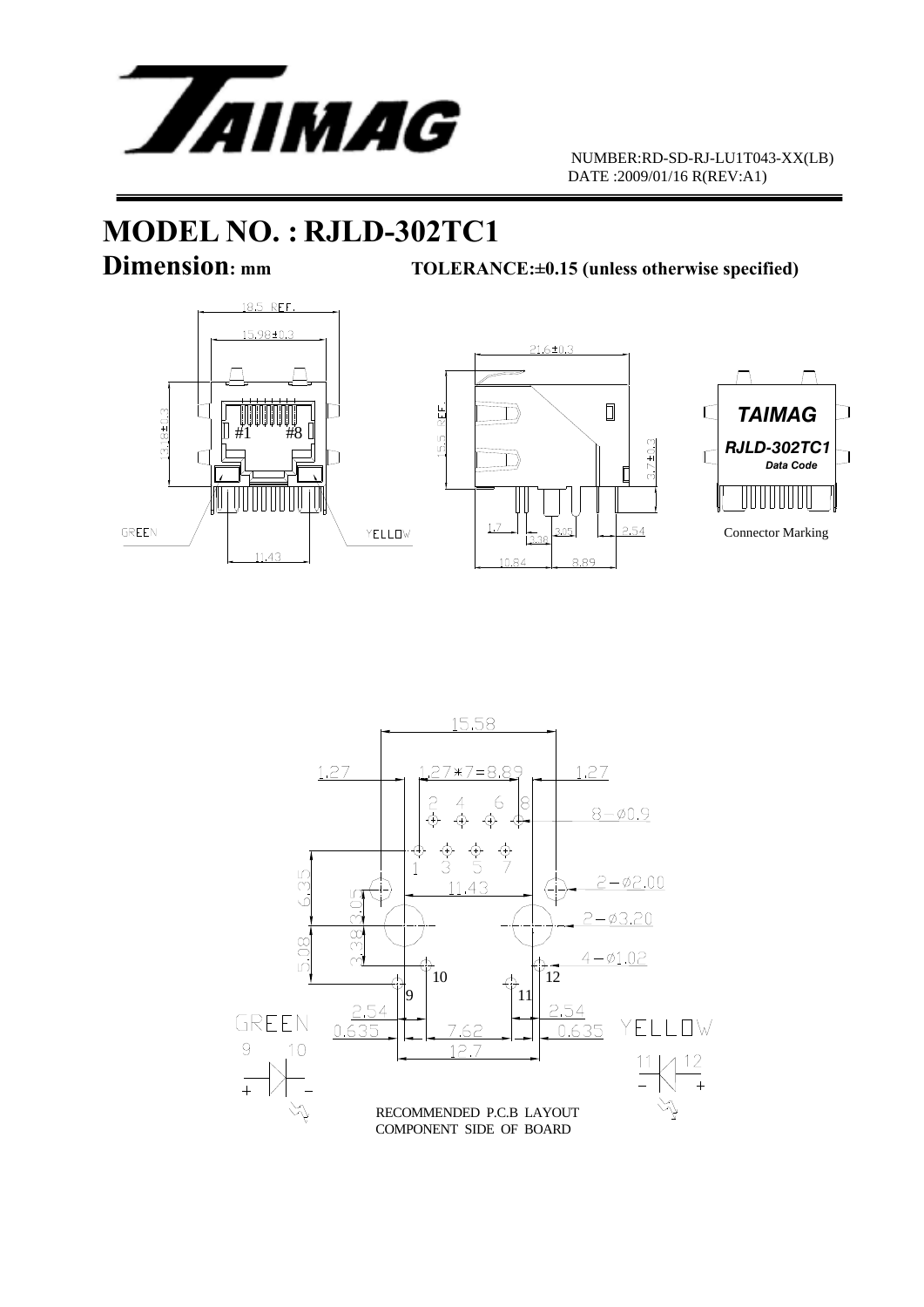

## **MODEL NO. : RJLD-302TC1 Ordering Information**



## **Requirements**:

 **1. Design and Construction Product shall be of design, construction and physical dimensions specified on applicable product drawing.** 

#### **2. Materials and Finish**

- **A. Contact:** 
	- **RJ Contact : Phosphor Bronze, Thickness=0.30mm Finish :Contact Area : 30μ"min. Gold over 50μ"min. Nickel RJ Joint Contact : SPCC, Thickness=0.3mm Finish : 80μ"min. Sn over 50μ"min. Nickel**
	- **LED Joint Contact : SPCC, Thickness=0.5mm Finish : 80μ"min. Sn over 50μ"min. Nickel**

#### **B. Plastic Part :**

- **(1) Set Housing : Thermoplastic, LCP, Black UL FILE NO. : E106764 Manufacturer : POLYPLASTICS CO LTD. Grade : E130i(d)(e) Flame Class : UL 94V-0**
- **(2) Insert : Thermoplastic, LCP, Black UL FILE NO. : E106764 Manufacturer : POLYPLASTICS CO LTD. Grade : E130i(d)(e) Flame Class : UL 94V-0**
- **(3) Spacer : Thermoplastic, LCP, Black UL FILE NO. : E106764 Manufacturer : POLYPLASTICS CO LTD. Grade : E130i(d)(e) Flame Class : UL 94V-0**

#### **C. Shield Material :**

 **Cartridge t=0.25**±**0.05mm 10μ"-20μ" Thick Nickel over Brass.**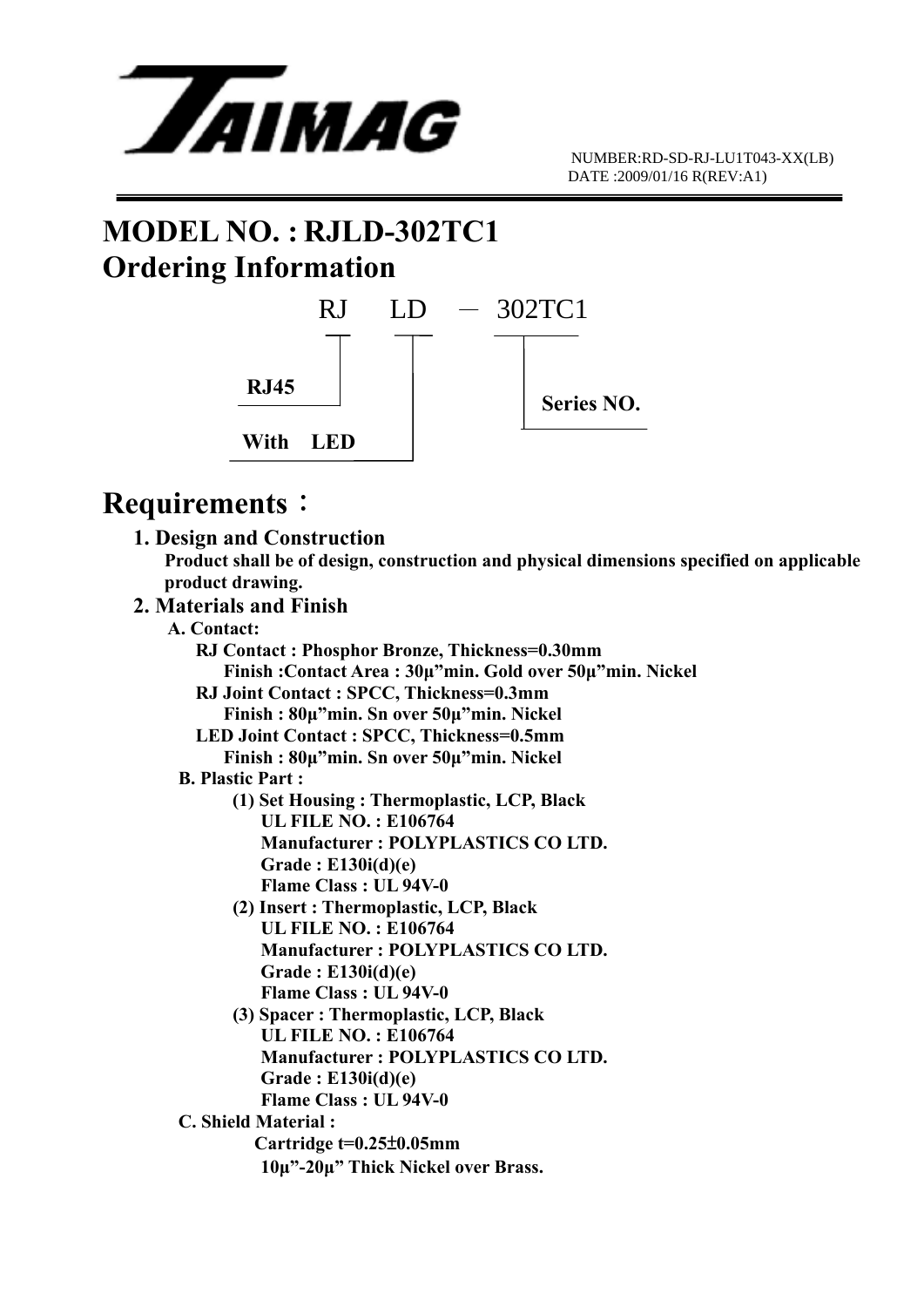

 NUMBER:RD-SD-RJ-LU1T043-XX(LB) DATE :2009/01/16 R(REV:A1)

## **MODEL NO. : RJLD-302TC1**

#### **D. LED Lamp**

- **(a) Lens Color : Transparent with color**
- **(b) Emitted Color : Green & Yellow**
- **(c) View Angle : 60**∘
- **(d) Wave Length : Green 570nm ; Yellow 585nm**
- **(e) Forward Current / Reverse Voltage**:
	- **Green 30 mA /(5V) ; Yellow 20 mA /(5V)**
- **(f) Material : Green (GaP/GaP) ; Yellow (GaAsP/GaP)**
- **(g) LED Provider: GRANT GLORY ENTERRISES LTD.**

#### **3. Ratings**

- **(1) Voltage rating : 125 VAC**
- **(2) Current rating : 1.5A**

#### **4.Durability**

- **(1)1000 cycles with no function damage for RJ-45 . Abnormalities shall be present after the test.**
- **(2)Low Level Contact Resistance : ΔR=30mΩ maximum (final)**
- **(3)The sample should be mounted in the tester and fully mated and unmated 500 times per hour at the rate of 25mm/min.EIA-364-09C.**